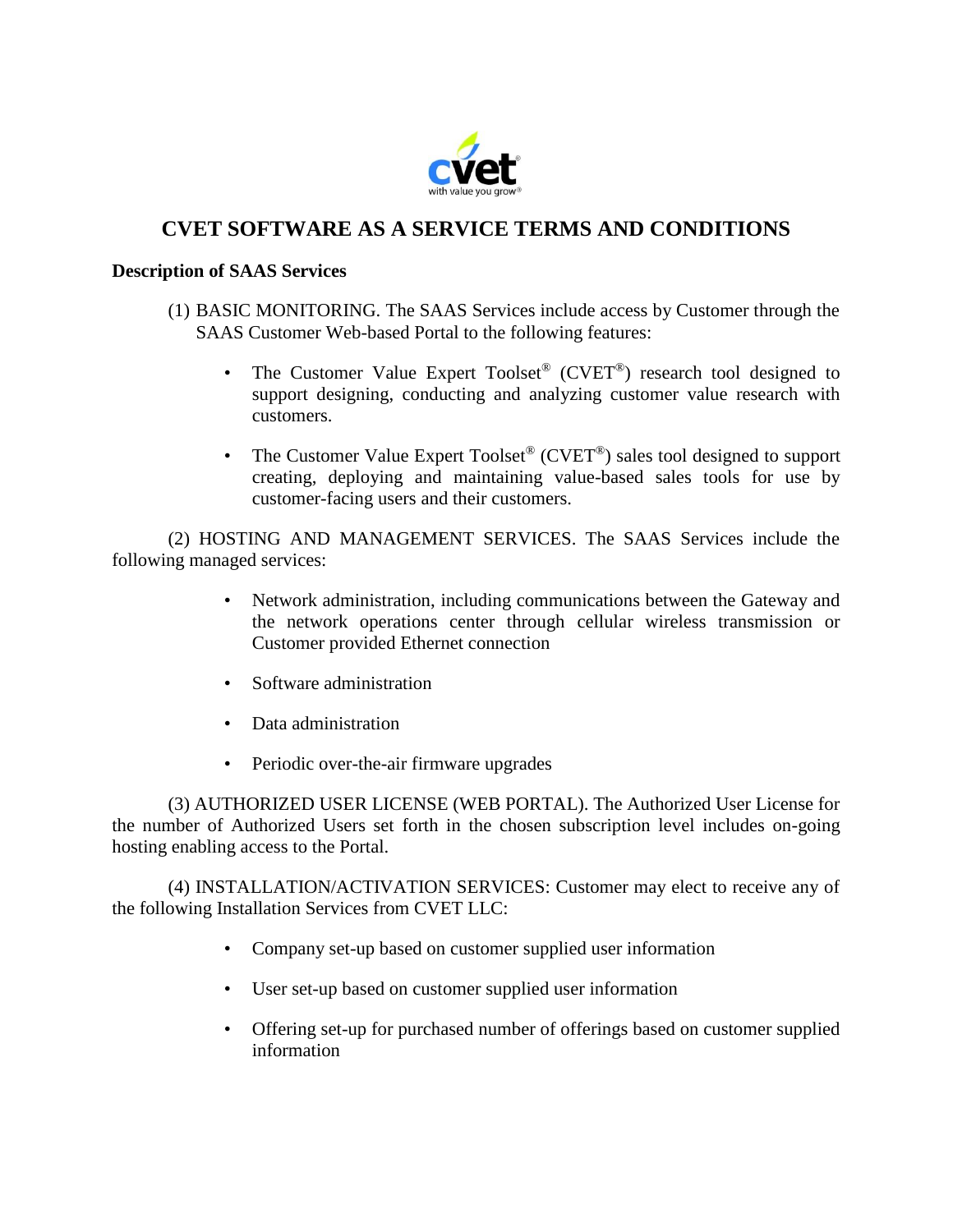(5) PORTAL AND BUSINESS PROCESS TRAINING. These Services may be purchased based on the current Fees and Services table. Alternatively, Customer may elect to receive Portal and Business Processing Training remotely through a live, 2-hour webinar and self-paced video tutorials

(6) SUPPORT SERVICES. Support Services include unlimited remote service and support during normal U.S. business hours and 24x7 for emergency support. Customer will designate one individual who will be the authorized point of contact for all technical support communications between CVET LLC and Customer at all times. CVET LLC will use commercially reasonable efforts to keep the SAAS System available on a 24 hour a day, 7 day a week basis, via web site access utilizing the Minimum Configuration, subject to occasional scheduled downtime (during non-working hours, for short periods of time, typically on Sundays and communicated in advance) for maintenance purposes, unforeseen maintenance and systems outages, or routine testing of the Services. As used herein, "Minimum Configuration" means the minimum configuration of client hardware and software required to access the Services, which, shall be that users have an Internet connection and Google Chrome or Internet Explorer 9.0 or higher version.

## **Terms of Purchase and Use**

**PLEASE READ CAREFULLY BEFORE PURCHASING THE PRODUCTS AND USING THIS SAAS SERVICE. BY PURCHASING THE PRODUCTS, AND/OR ACCESSING AND USING THE SAAS SERVICE AND THE ASSOCIATED WEBSITE, APPLICATIONS AND TOOLS, YOU AGREE TO BE LEGALLY BOUND BY THE TERMS AND CONDITIONS SET FORTH HEREIN. THESE TERMS OF PURCHASE AND USE FORM PART OF THE SAAS SUBSCRIPTION AGREEMENT, WHICH YOU ARE REQUIRED TO ACCEPT IN ORDER TO LOGIN AND USE THE PRODUCTS AND SAAS SERVICE. FOLLOWING GDPR STANDARDS, YOU WILL NEED TO OPT-IN ON YOUR FIRST LOGIN.**

## **Purchase of Products**

You agree to purchase the Products consisting generally of the devices, software and firmware programs incorporated into the master controllers, and other equipment, parts and supplies that is completed and approved under the SAAS Subscription Agreement.

If the order provides a schedule for delivery, the schedule is an estimate and is subject to availability of the Products, readiness of the site for installation, and scheduling of installers, as applicable. In the event the Products are not be available within a reasonable period of time of the scheduled delivery, you may at your option (a) terminate the purchase of undelivered Products, or (b) to accept postponement of delivery until such time as CVET LLC can complete the delivery of the Products. In no event shall CVET LLC be liable to you or any users for any delay or impact costs or damages associated with any late, partial or incomplete delivery.

Unless otherwise indicated in the order, delivery of all Products will be F.O.B. manufacturer. All transportation, handling and insurance costs incurred in delivery will be charged to you. CVET LLC or its vendors may arrange for, and prepay, transportation, handling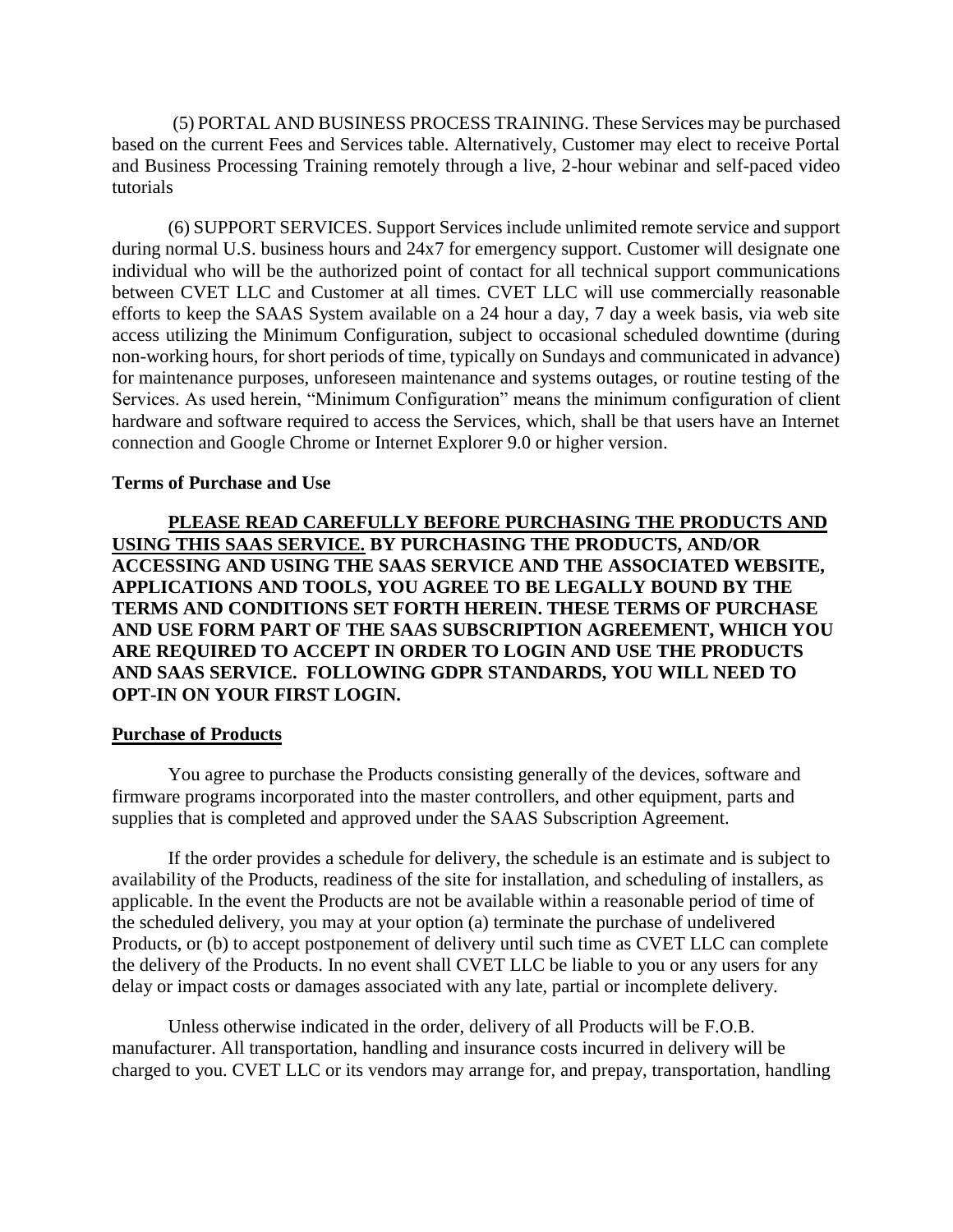and insurance with the understanding that these charges will be invoiced to and paid by you. In addition, the expense for any special crating or handling required shall be your responsibility.

You may inspect the Products within ten (10) days after arrival and installation and conduct appropriate testing to ascertain whether the Products conform to their Specifications. Failure to notify CVET LLC within that period of time shall be considered acceptance of the Products. Any such acceptance shall be without prejudice to any warranties provided by the original manufacturer of the Products or maintenance terms purchased from CVET LLC or such manufacturer. UPON ACCEPTANCE OF THE PRODUCTS, THE PURCHASE SHALL BE NON-CANCELLABLE AND IRREVOCABLE, AND PAYMENTS DUE CVET LLC SHALL BE UNCONDITIONAL.

Unless otherwise indicated in the order, you agree to be responsible for all site preparation, including utility connections and procurement of necessary equipment or peripheral devices, and for installation of the Products.

If you reject any of the Products upon inspection, you agree to take responsibility for packaging and returning the Products to CVET LLC or the original manufacturer (as requested by CVET LLC), with delivery pre-paid by you, unless you are requested to hold the Products for repair or replacement.

You are advised that it is your responsibility to determine whether to purchase and pay for extended warranty service, maintenance, installation assistance, training or customer support available for the goods. If CVET LLC provides any such service in connection with the Products, CVET LLC does so on terms and prices provided in an order completed and approved by CVET LLC.

Orders accepted by CVET LLC may not be cancelled by you except with CVET LLC's written authorization.

The Products are offered with the SAAS Services, but the Products may be used without the SAAS Services in case the SAAS Services are terminated or become unavailable for any purpose. You own the Products you purchase, regardless of whether the SAAS Services are obtained.

## **SAAS Services; Grant of Rights**

If SAAS Services are obtained pursuant to an Order Form, CVET LLC grants you and your staff (collectively, the "Users"), for the Term of Service indicated in the order, a limited, non-exclusive, terminable, non-transferable license to access and use the services, tools and applications provided through the SAAS Service subject to these Terms of Purchase and Use. The SAAS Service may include download areas and product information provided by CVET LLC or third-party vendors. All SAAS Services, including any updates, enhancements, new features, and/or the addition of any new Web properties, are subject to these Terms of Purchase and Use. All rights not expressly granted to you and your Users pursuant to the SAAS Subscription Agreement are reserved to CVET LLC, and all uses of the SAAS Service not expressly permitted hereunder are prohibited.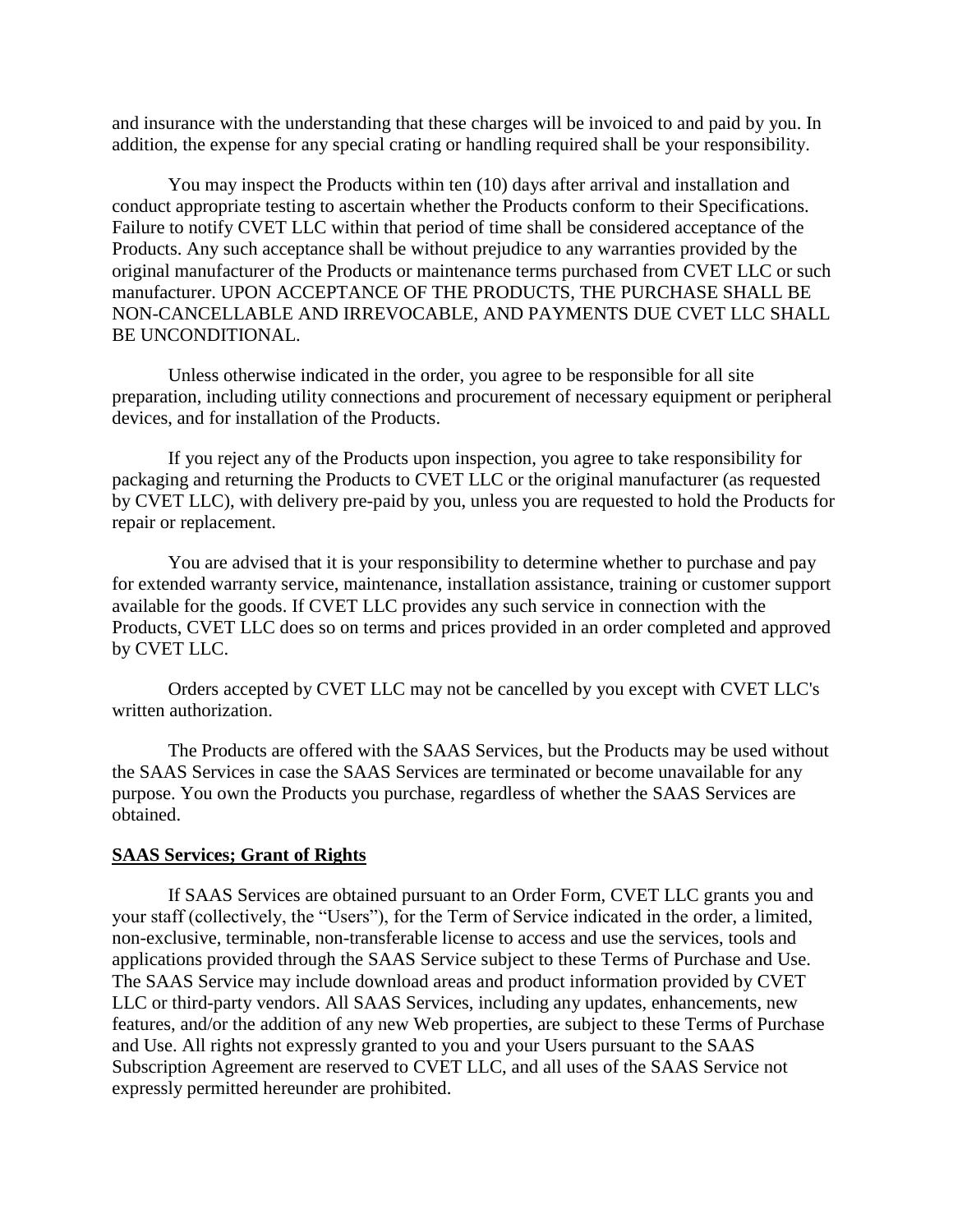## **Permitted and Prohibited Use**

*Limited Use.* You and your Users may access the SAAS System and use the SAAS Services solely to support and operate in your internal business (i) the Products purchased by you from CVET LLC; and (ii) CVET LLC's web-based monitor and control management portal ("the "Portal"). CVET LLC reserves the right, in its sole discretion, to limit your and/or your Users' use of the SAAS Services in the event that CVET LLC determines that your and/or your Users' use thereof to be inconsistent with such purposes, and/or otherwise inconsistent with these Terms of Purchase and Use.

*Prohibited Uses.* You agree, for yourself and all your Users, as a condition of use of the SAAS Services, not to use the SAAS Services for any purpose that is unlawful or prohibited by these terms, conditions, and notices. You and your Users may not use the SAAS Service in any manner that could damage, disable, overburden, or impair any CVET LLC or subscriber server, or the network(s) connected to any CVET LLC or subscriber server, or interfere with any other party's use and enjoyment of any of the SAAS Services. You and your Users may not attempt to gain unauthorized access to any part of the SAAS Services, other accounts, computer systems or networks connected to any CVET LLC or subscriber server or to any part of the SAAS Services, through hacking, password mining or any other means. You and your Users may not obtain or attempt to obtain any materials or information through any means not intentionally made available through the SAAS Services. Except as expressly set forth herein, you and your Users may not (i) copy, reproduce, alter, modify, transmit, perform, create derivative works of, publish, sub-license, distribute, or circulate the SAAS Services, or any associated applications, tools or data thereof; (ii) disassemble, decompile, or reverse engineer the software used to provide the SAAS Services, or use a robot, spider, or any similar device to copy or catalog any materials or information made available through the SAAS Services; or (iii) take any actions, whether intentional or unintentional, that may circumvent, disable, damage or impair the SAAS Services' control or security systems, or allow or assist a third party to do so.

*Suspension of Service.* CVET LLC may at any time suspend (or require that you suspend) the access of Users to the SAAS Services and/or disable their Login Information in the event of violation of these terms and conditions. Grounds for doing are not limited but may include, for example, legal or regulatory reasons, investigation of suspicious activities, or action by authorities, or if CVET LLC or you have has reason to suspect any such User is engaged in activities that may violate these Terms of Purchase and Use, applicable laws, or subscriber policies, or are otherwise deemed harmful to CVET LLC, your organization, your and our respective network or facilities, or other Users. CVET LLC shall not be liable to any User for suspension of SAAS Service, regardless of the grounds.

# **Ownership; Subscriber and User Submissions**

As between you and your Users and CVET LLC, the SAAS Services, any material or information provided pursuant to the SAAS Services, and any associated applications, tools or data, and all additions, modifications and improvements made or specified by CVET LLC, its agents or contractors, are the property of CVET LLC, and are protected by United States and international copyright, trademark and patent laws, as applicable. By using the SAAS Services, neither you nor your Users gain any ownership interest in such items.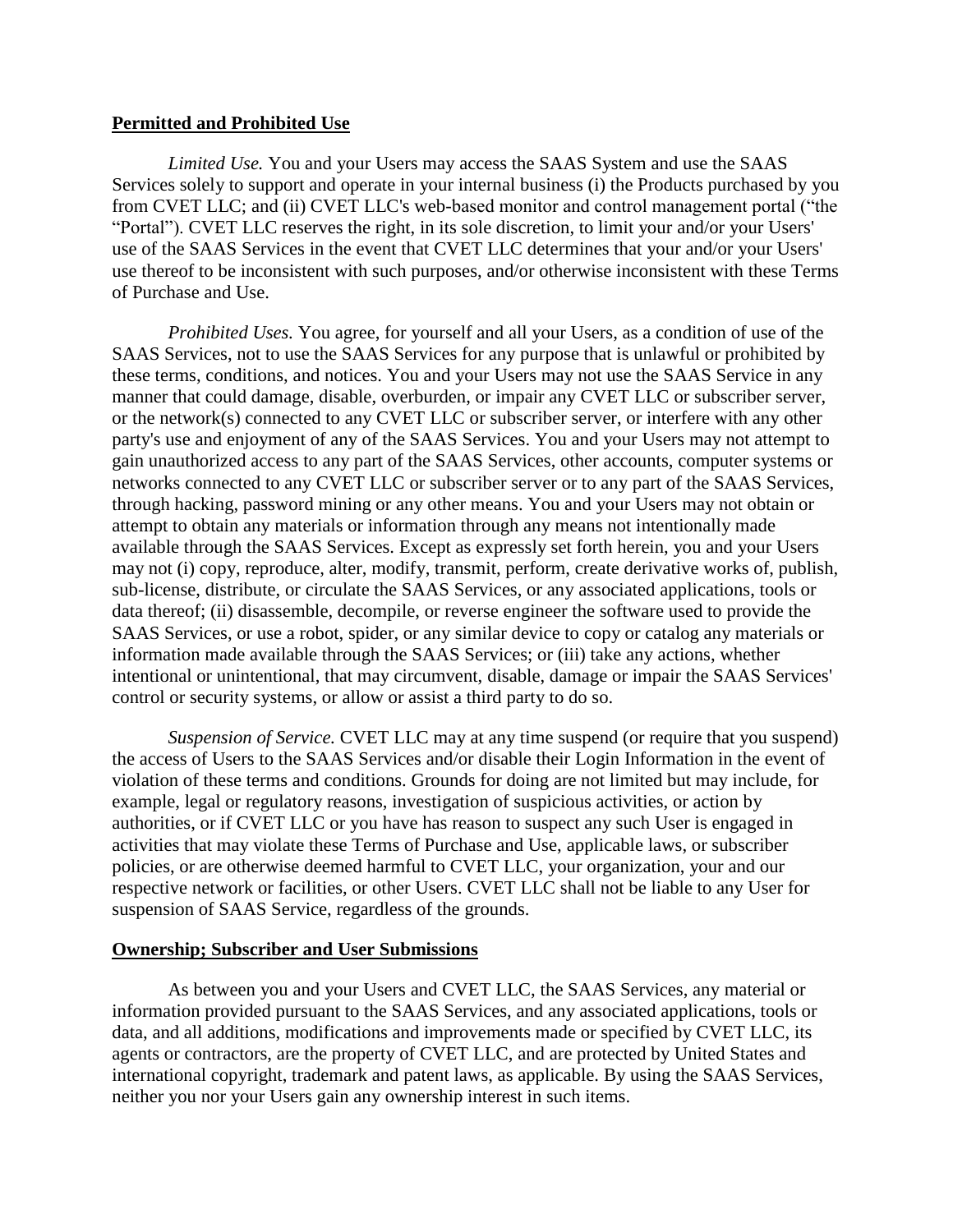CVET LLC does not claim ownership of the usage information you or your Users provide for the use and operation of the SAAS Services. CVET LLC and its vendors and contractors may use such information to operate and administer the SAAS Services. In addition, CVET LLC may retain, analyze, use and share such information in anonymous, filtered, or aggregate form for general business purposes.

CVET LLC reserves the right to upgrade, modify, replace or reconfigure the SAAS Services at any time, provided that you will be provided at least thirty (30) days' advance notice for changes that materially and adversely affect any use of the SAAS Services. CVET LLC may also change the fee schedule, support terms, and service level agreements for the SAAS Services subject to at least thirty (30) days' advance notice, except that the change will not apply for the remainder of the Term of Service to the amount and type of SAAS Services you have contracted for under existing Order Forms. Any such notice may be given and shall be effective if posted by CVET LLC in the "Subscriber Alert" section of CVET LLC's website (), or if provided in an email sent to your account representative, or if included in any amendment, extension or new version of this Agreement or any Order Form.

# **GDPR Compliance**

CVET LLC offers the CVET software-as-a-service (SaaS) to client organizations in compliance with the General Data Protection Regulation (GDPR).

Our client organizations have users in the EU. Client organizations provide us with the following personal information about their users:

- 1. Name (required)
- 2. Work Email (required)
- 3. Work Phone (optional)
- 4. Work Address (optional)

A user id and password are generated by CVET. The user id may include the user's name. Users are able to modify this personal information on their profile page, and CVET captures those changes. Upon first access to CVET, all users are required to accept our terms and conditions.

The users' personal information is available to our software and database management contractors who are prohibited from sharing the information under non-disclosure agreements. CVET does not share user personal information with any other organizations other than the user's company (i.e., the subscribing client organization).

When users log into their account, we use cookies to track their activity on our site and allow user access to their secure data. We also use Google Analytics to understand how our web pages are being consumed in order to enhance them. Our Google Analytics settings use the "IP Anonymization" feature so individual user browsing is not personally identifiable to Google or other organizations using their services.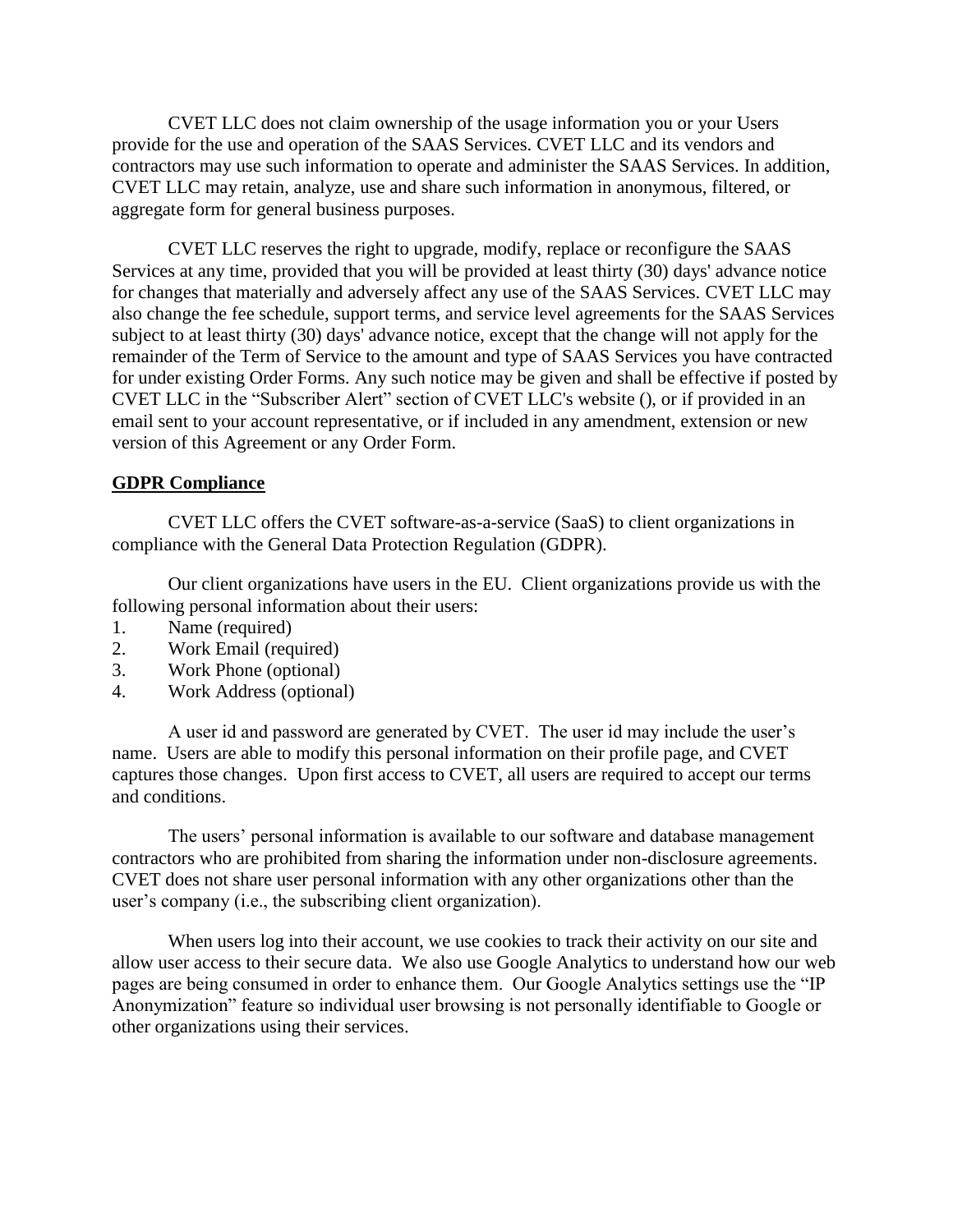Users conduct customer value research and create sales comparisons in the software. Items that a user creates are associated with their user id. The research and sales information entered by the user is work-for-hire and owned by the client organization, not the user nor CVET LLC. We also track any changes that users make to master data or value models in an audit log to maintain the quality of the customer data. Users can see the work-for-hire that is associated with their user id in the projects and comparisons on their research and sales dashboards.

Users can manually change their personally identifiable information on their profile page. Users can contact [GDPRrequests@customervalueexpert.com](mailto:GDPRrequests@customervalueexpert.com) for more information about their personal information or permanent removal from the CVET database.

Client organizations may link the CVET database to their Customer Relationship Management (CRM) systems in order to provide CVET users with access to their customers' names, business contact information, and internal customer id number. Users may also manually enter this information about their customers. Users may provide limited CVET access to their customers for the purposes of allowing their customers to enter their data directly into CVET. In this case, CVET will send two welcome emails to the customer, the first with a username and the second with a password. These two emails are the only correspondence that CVET will send to the client organization's customers. The customers are prompted on first login to accept our terms and conditions. Customers of our subscribing client organizations who have been added to CVET can contact [GDPRrequests@customervalueexpert.com](mailto:GDPRrequests@customervalueexpert.com) for more information about their personal information or permanent removal from the CVET database.

## **Links to Third Party Sites**

The SAAS Service may provide links that allow you or your Users to leave CVET LLC's site and/or access third party websites. The linked sites in many cases are not under the control of CVET LLC and CVET LLC is not responsible for the contents of any linked site or any link contained in a linked site, or any changes or updates to such sites. CVET LLC is not responsible for webcasting or any other form of transmission received from any linked site. CVET LLC provides these links only as a convenience, and the inclusion of any link does not imply endorsement by CVET LLC of the site.

## **Use of Passwords; Internet**

You are responsible for providing and administering usernames and passwords for all Users (the "Log-In Information"). Each User must have a valid username and password for the purpose of accessing the SAAS Services. You and your Users must keep all Log-In Information strictly confidential. Log-In Information may be used only by the assigned User and may not be shared or transferred without your consent and control.

You and your Users are responsible for maintaining the confidentiality of that User's username and password. You and your Users are responsible for any and all activities that occur under all your Users' accounts. You agree to notify CVET LLC immediately of any unauthorized use of your Users' accounts or any other breach of security. CVET LLC will not be liable for any loss that you or a User may incur as a result of someone else using your Users' passwords or accounts, either with or without the applicable Users' knowledge.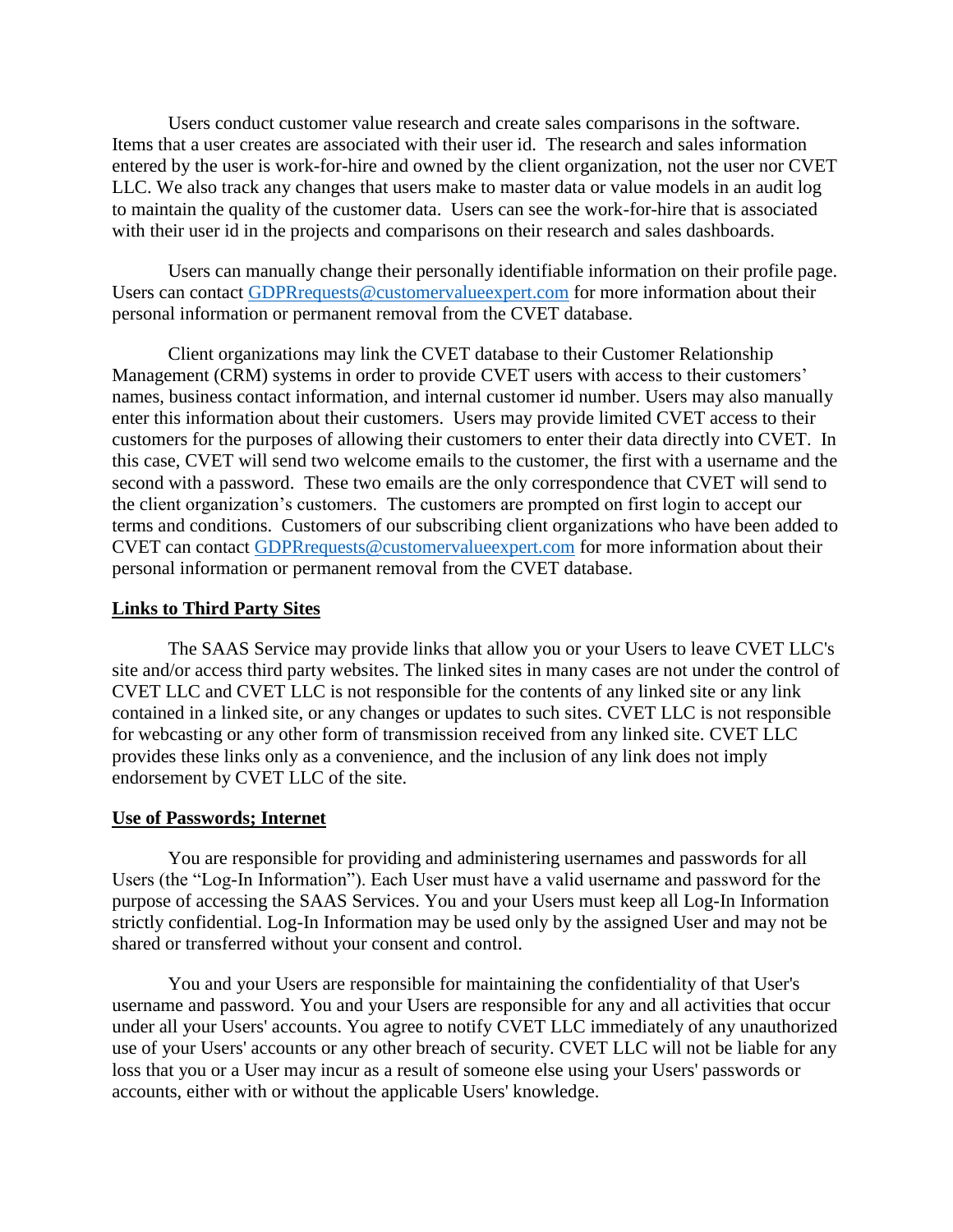CVET LLC does not guarantee the security of any information transmitted to or from you or any User over the Internet, including through the use of e-mail. Access to the Internet, if employed, is your and each User's sole responsibility and the responsibility of Internet provider(s) you select. CVET LLC does not accept any responsibility for failure of service due to Internet facilities, including related telecommunications or equipment.

## **Communications from CVET LLC**

CVET LLC may periodically contact you or Users for customer service purposes. By accessing the SAAS Services, you and each Use consent to receive such communications. You agree that CVET LLC may reference its business relationship with you in its marketing or sales materials.

## **Payments, etc.**

You agree to pay at the time indicated in each order all payments due from you thereunder. If not otherwise indicated in the order, all payments are due thirty (30) days from invoice.

You agree to accept responsibility for paying and reporting (a) all federal, provincial, state and local taxes, however designated, levied or based on account of the purchase price of the Products or SAAS Services or on account of your acquisition or ownership or use of the Products (exclusive only of taxes based on net income derived by CVET LLC), and (b) all foreign taxes, export or import tariffs, and custom duties, however designated, levied or based in connection with the sale conducted hereby, the purchase price of the Products and the SAAS Services, or your acquisition or ownership or use of the Products. You agree to hold CVET LLC harmless from all claims and liability arising in connection with Purchaser's failure to report or pay such taxes.

You agree that CVET LLC and its assigns shall have a security interest in the Products until you have paid in full the total purchase price of those Products shown in each applicable order. You agree that this agreement shall be a security agreement as defined by the Uniform Commercial Code in effect in the jurisdiction in which the Products are located and CVET LLC is authorized to execute and file financing statement or other recordings in order to document the security interest.

In the event that you default in any of the terms and conditions of the SAAS Subscription Agreement, including these Terms of Purchase and Use and any Order Forms completed and approved thereunder, or a petition for bankruptcy is filed by or against you, then, to the extent permitted by applicable law, CVET LLC shall have the right to exercise one or more of the following remedies: (a) To declare the entire amount of the unpaid total purchase price due and payable plus all service fees that would otherwise come due for the remainder of the Term of Service, together with interest thereon at the lesser of 18% per annum or the then highest allowable legal rate per annum; (b) Without demand or legal process, you authorize CVET LLC's agents to enter into the premises where the Products may be found and take possession and remove the same and you specifically waive any claim or right of action for trespass or damages in connection with CVET LLC's exercise of such right. CVET LLC shall have the right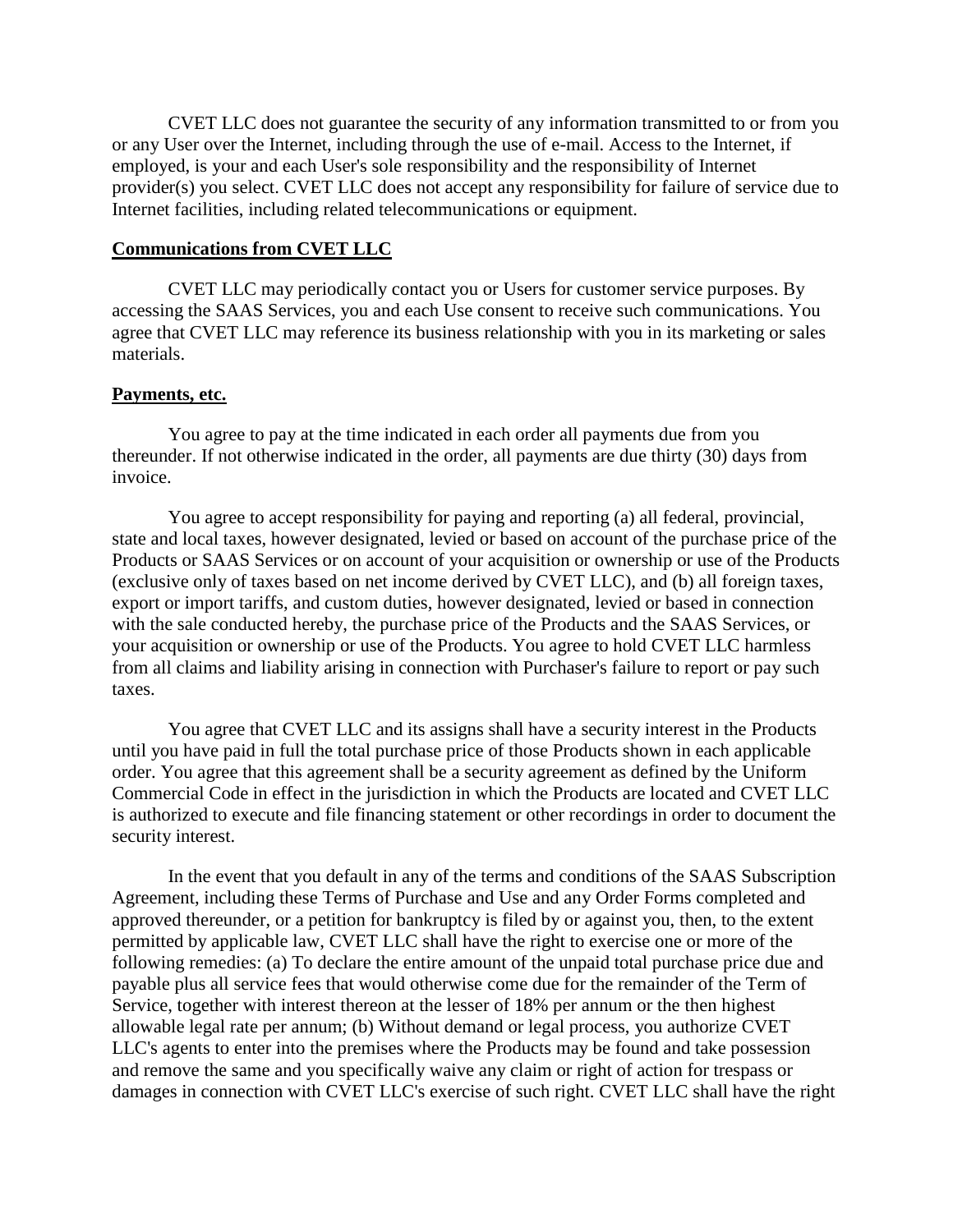to sell, lease or retain the Products in complete or partial satisfaction of any outstanding claim and to retain all prior payments in respect of the purchase price or Products and previously accrued service fees. Notwithstanding the taking of possession by CVET LLC of the Products, you shall remain liable for the total purchase price for the Products and all service fees that would otherwise come due for the remainder of the Term of Service; and/or (c) To terminate this Agreement as to any or all of the orders. All remedies of CVET LLC hereunder are cumulative and may, to the extent permitted by law, be exercised concurrently or consecutively and jointly or severally, and the exercise of any one remedy shall not be deemed to be an election of such remedy to preclude the exercise of any other remedy. No failure on the part of CVET LLC to exercise, and no delay in exercising any right or remedy hereunder shall operate as a waiver thereof; nor shall any single or partial exercise by CVET LLC of any right or remedy hereunder preclude any other or further exercise of any partially exercised right or remedy.

## **Notice Specific to Software Available with the SAAS Services**

Any software that is made available to download from the SAAS Services ("Software") is the copyrighted work of CVET LLC and/or its suppliers. Use of the Software is governed by the terms of the end user license agreement, if any, which accompanies or is included with the Software ("License Agreement"). In some cases, you or a User may be unable to install any Software that is accompanied by or includes a License Agreement, unless you first agree to the License Agreement terms.

The Software so provided is made available for download solely for use according to the License Agreement. Any reproduction or redistribution of the Software not in accordance with the License Agreement is expressly prohibited by law, and may result in civil and criminal penalties. WITHOUT LIMITING THE FOREGOING, COPYING OR REPRODUCTION OF THE SOFTWARE TO ANY OTHER SERVER OR LOCATION FOR FURTHER REPRODUCTION OR REDISTRIBUTION IS EXPRESSLY PROHIBITED, UNLESS SUCH REPRODUCTION OR REDISTRIBUTION IS EXPRESSLY PERMITTED BY THE LICENSE AGREEMENT ACCOMPANYING SUCH SOFTWARE.

RESTRICTED RIGHTS LEGEND. Any Software which is downloaded from the Services for or on behalf of the United States of America, its agencies and/or instrumentalities ("U.S. Government"), is provided with Restricted Rights. Use, duplication, or disclosure by the U.S. Government is subject to restrictions as set forth in subparagraph  $(c)(1)(ii)$  of the Rights in Technical Data and Computer Software clause at DFARS 252.227-7013 or subparagraphs (c)(1) and (2) of the Commercial Computer Software -- Restricted Rights at 48 CFR 52.227-19, as applicable.

# **Changes to Terms of Use**

**CVET LLC RESERVES THE RIGHT TO CHANGE THESE TERMS OF PURCHASE AND USE FROM TIME TO TIME. SUCH CHANGES WILL BECOME EFFECTIVE WHEN SAAS POSTS THE REVISED TERMS OF USE AS PART OF THE SERVICE OR ON ANY RELATED WEBSITE. THE MOST CURRENT VERSION OF THE TERMS OF USE CAN BE REVIEWED BY CLICKING ON THE "TERMS AND CONDITIONS" HYPERTEXT LINK LOCATED IN THE FOOTER THROUGHOUT**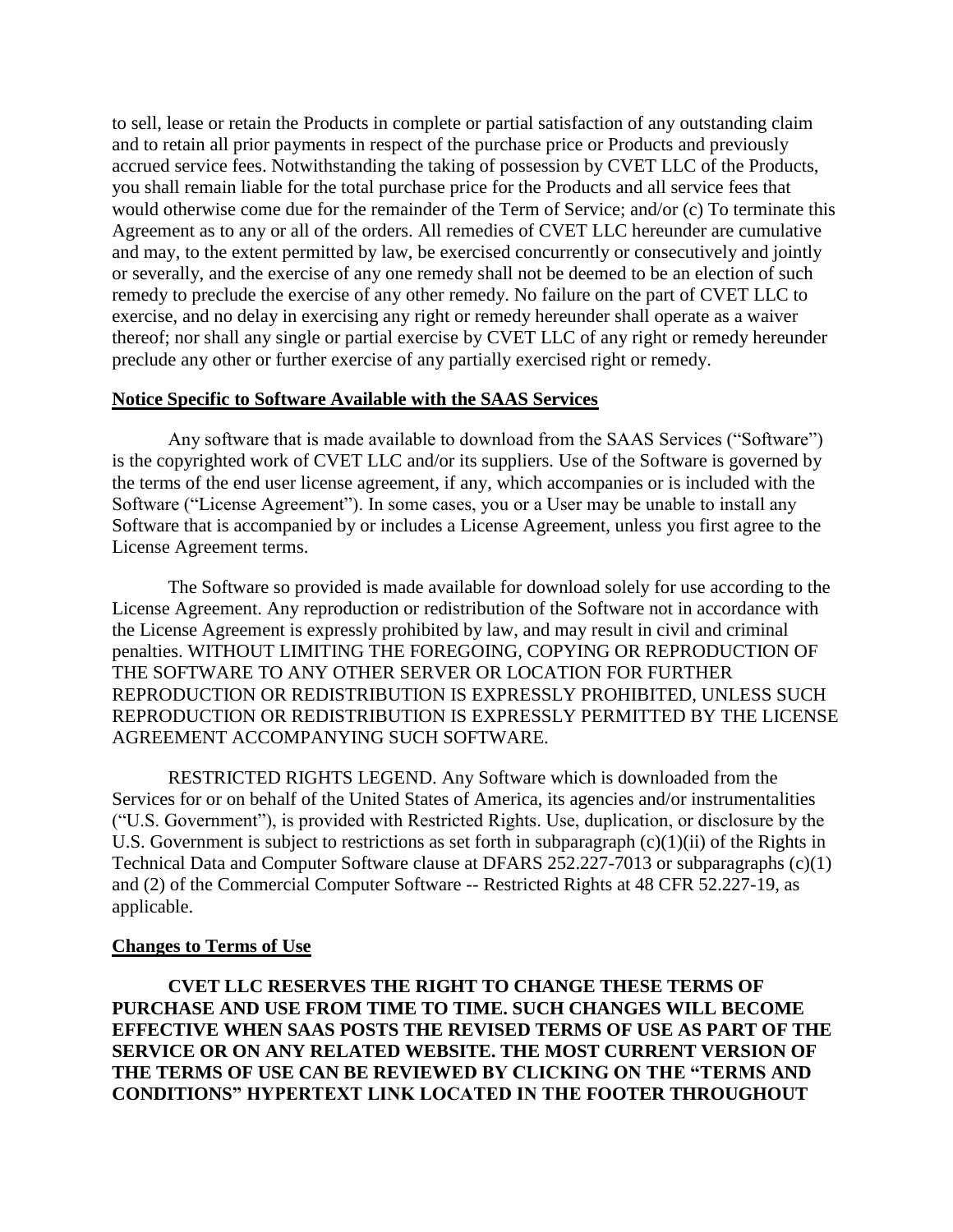# **THE SAAS APPLICATION. USERS SHOULD CHECK THE TERMS OF USE FROM TIME TO TIME, AS THEY ARE BOUND BY THE TERMS OF USE SO POSTED FROM AND AFTER THE TIME THE CHANGES ARE POSTED. ANY REVISED TERMS OF USE SHALL SUPERSEDE ALL PREVIOUS VERSIONS.**

## **Termination of the SAAS Subscription Agreement; Effect of Termination or Expiration**

In the event that you breach any term of the SAAS Subscription Agreement, or you or your Users breach these Terms of Purchase and Use, and such breach is not cured within 10 days after receipt of notice thereof from CVET LLC, CVET LLC may terminate the SAAS Subscription Agreement in whole or in part immediately upon written notice to you. Notwithstanding the foregoing, there shall be no cure period for any Event of Default that is not curable.

Upon expiration or prior termination of the SAAS Subscription Agreement, all rights granted herein shall revert to CVET LLC. All access to and use of the SAAS Services by Users must then cease, and all materials, applications and tools downloaded from the SAAS Service must be erased, deleted, or destroyed.

# **No Warranties, Limitation of Liability**

**To the extent that the original manufacturer is not CVET LLC or its affiliates and such manufacturer makes any warranties covering the Products, CVET LLC assigns those warranties to you, subject to the conditions and limitations provided by the manufacturer. CVET LLC will cooperate with you, at your cost, to process any warranty claim, but CVET LLC assumes no other responsibility for such warranties. THE FOREGOING ASSIGNMENT OF WARRANTIES IS EXPRESSLY IN LIEU OF ANY AND ALL OTHER WARRANTIES PERTAINING TO THE PRODUCTS, EXPRESS OR IMPLIED, INCLUDING, BUT NOT LIMITED TO, ANY EXPRESS WARRANTY ARISING FROM ANY DESCRIPTION OR SPECIFICATION PROVIDED FOR THE PRODUCTS, OR ANY SAMPLE OR MODEL PRESENTED TO YOU OR YOUR REPRESENTATIVES, OR ANY IMPLIED WARRANTIES OF MERCHANTABILITY, FITNESS FOR A PARTICULAR USE OR PURPOSE, OR TITLE. YOUR EXCLUSIVE REMEDY FOR ANY CLAIM BASED ON THE CONDITION, PERFORMANCE, DEFECT OR NON-CONFORMITY OF THE PRODUCTS SHALL BE TO MAKE A CLAIM TO THE ORIGINAL MANUFACTURER FOR THE WARRANTIES (IF ANY) PROVIDED BY THE ORIGINAL MANUFACTURER.**

**THE SAAS SERVICES AND ANY TOOLS, APPLICATIONS, INFORMATION OR MATERIALS PROVIDED TO YOU IN CONNECTION WITH THE SAAS SERVICES ARE PROVIDED "AS IS," AND ALL WARRANTIES OF ANY KIND, PAST OR PRESENT, WHETHER STATUTORY, COMMON-LAW OR FROM A COURSE OF DEALING OR USAGE OF TRADE, INCLUDING, WITHOUT LIMITATION, IMPLIED WARRANTIES OF MERCHANTABILITY, FITNESS FOR A PARTICULAR PURPOSE, ACCURACY, RESULTS OR OUTPUT, SECURITY AND, EXCEPT AS MAY BE OTHERWISE STATED IN THIS AGREEMENT, NON-INFRINGEMENT, ARE EXPRESSLY DISCLAIMED TO THE FULLEST EXTENT PERMITTED BY LAW.**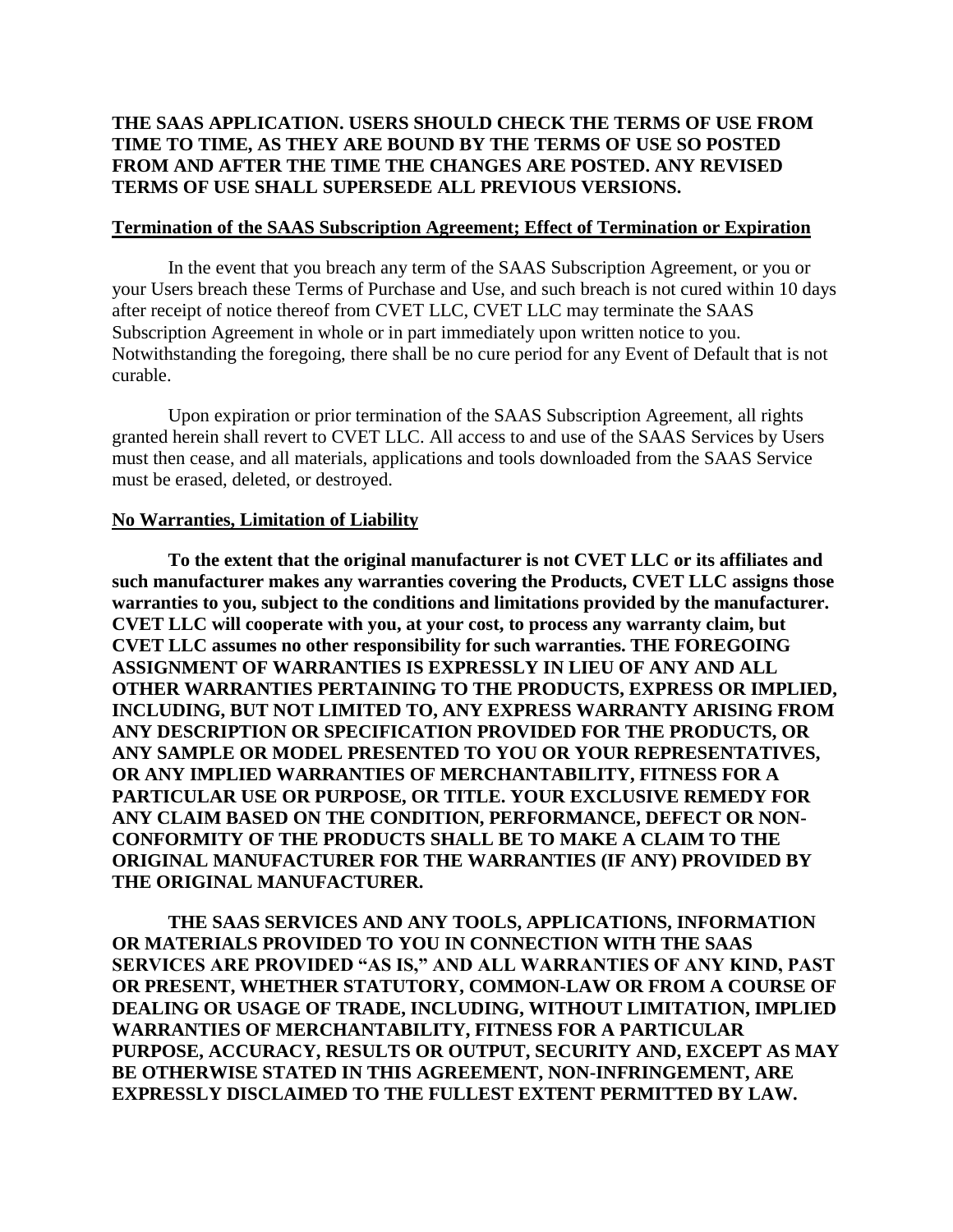# **SAAS DOES NOT GUARANTEE OR MAKE ANY REPRESENTATIONS REGARDING THE USE OR ACCURACY OF THE SAAS SERVICES.**

**NO ORAL OR WRITTEN INFORMATION OR ADVICE GIVEN BY SERVOCE PROVIDER OR ITS EMPLOYEES SHALL CREATE A WARRANTY OR IN ANY WAY INCREASE THE SCOPE OF SAAS'S OBLIGATIONS HEREUNDER. IN NO EVENT SHALL CVET LLC BE LIABLE FOR ANY LOST OR CORRUPTED DATA, DOWNTIME, LOST PROFITS, BUSINESS INTERRUPTION, REPLACEMENT SERVICE OR OTHER SPECIAL, INCIDENTAL, CONSEQUENTIAL, PUNITIVE OR INDIRECT DAMAGES, HOWEVER CAUSED AND REGARDLESS OF THEORY OF LIABILITY, INCLUDING NEGLIGENCE.**

CVET LLC and its affiliates shall not be liable for loss, injury or damage of any kind to any person or entity resulting from any use, condition, performance, defect or failure in the Products or the SAAS Services. You and your Users release and waive all claims against CVET LLC, its parent, subsidiaries, affiliated companies, agents or content providers, and the directors, trustees, officers, shareholders, employees, agents and representatives of each of the foregoing (the "CVET LLC Group"), from any and all claims, damages, liabilities, costs and expenses arising out of your and your Users' use of the Products and the SAAS Services. California residents waive any rights they may have under §1542 of the California Civil Code, which reads: "A general release does not extend to claims which the creditor does not know or suspect to exist in his favor at the time of executing the release, which if known by him must have materially affected his settlement with the debtor." You and your Users agree to release unknown claims and waive all available rights under California Civil Code §1542 or under any other statute or common law principle of similar effect. To the extent permitted by applicable law, this release covers all such claims regardless of the negligence of the CVET LLC Group.

## **Subscriber Representations**

You represent and warrant that (i) you have full power and authority to enter into the SAAS Subscription Agreement, and to agree to all the terms and conditions contained therein and in these Terms of Purchase and Use; (ii) only you and your Users shall per permitted to access the SAAS Services and any related tools, applications, information and materials provided in connection with the SAAS Services; and (iii) you shall obtain and maintain in effect all permits, licenses and authorizations necessary for the purchase and intended use of the Products and the SAAS Services.

# **Reporting Infringement**

By accessing and/or using the SAAS Services, Users agree to report to CVET LLC all claims or suspected claims of copyright or other infringement of CVET LLC's intellectual property or other proprietary rights. Claims of infringement should be directed to Legal Department, CVET LLC, [contact information for legal department of CVET LLC].

If you believe that any information on the SAAS Site infringes on your copyright, you should notify CVET LLC of your claim in accordance with the following procedures. CVET LLC will process notices of alleged infringement in accordance with the Digital Millennium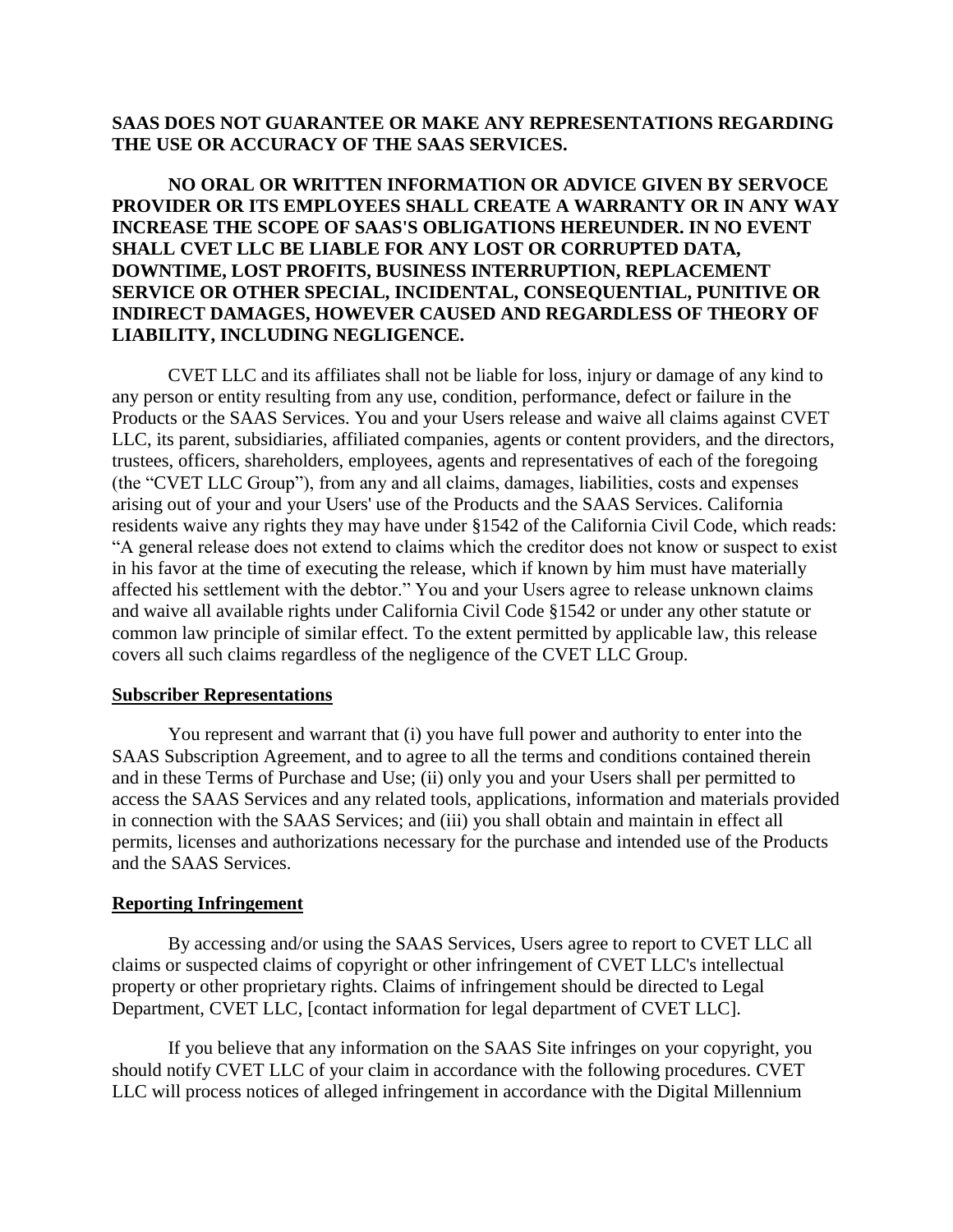Copyright Act ("DMCA") and other applicable copyright laws. The DMCA requires that notification of claimed infringement be in writing and provided to CVET LLC's designated agent of service:

\_\_\_\_\_\_\_\_\_\_\_\_\_\_\_\_\_\_\_\_\_\_\_\_\_\_\_\_\_\_

To be effective, the notice of infringement must contain the following information: (1) A physical or electronic signature of a person authorized to act on behalf of the owner of an exclusive right that is allegedly infringed; (2) Identification of the copyrighted work claimed to have been infringed, or, if multiple copyrighted works at a single online site are covered by a single notification, a representative list of such works at that site; (3) Identification of the material that is claimed to be infringing or to be the subject of infringing activity and that is to be removed or access to which is to be disabled, and information reasonably sufficient to permit the CVET LLC to locate the material; (4) Information reasonably sufficient to permit the CVET LLC to contact the complaining party, such as an address, telephone number, and, if available, an electronic mail address at which the complaining party may be contacted; (5) A statement that the complaining party has a good faith belief that use of the material in the manner complained of is not authorized by the copyright owner, its agent, or the law; and (6) A statement that the information in the notification is accurate, and under penalty of perjury, that the complaining party is authorized to act on behalf of the owner of an exclusive right that is allegedly infringed.

## **Miscellaneous.**

Failure to perform by reason of any law, natural disaster, labor controversy, encumbered intellectual property right, war or any similar event beyond a party's reasonable control shall not be a breach hereof.

CVET LLC shall not be liable for any loss or damage of any kind or for any consequences thereof resulting from delay or inability to deliver caused by strikes, lockouts, fire, theft, shortage, inability to obtain materials or shipping space, breakdowns, delays or carriers, manufacturers, or suppliers, acts of God, governmental statutes, proclamations or regulations, riot, civil commotion, war, malicious mischief, receipt of necessary information from Purchaser, or by any cause beyond your reasonable control.

You acknowledge and agree that the SAAS Services and the tools, applications, information and materials provided in connection with the SAAS Services possess a special, unique and extraordinary character that makes difficult the assessment of the monetary damages that would be sustained as a result of unauthorized use, and that unauthorized use may cause immediate and irreparable damage to CVET LLC or other Subscribers for which CVET LLC or such other Subscribers would not have an adequate remedy at law. Therefore, you agree that, in the event of such unauthorized use, in addition to such other legal and equitable rights and remedies as may be available to CVET LLC, CVET LLC shall be entitled to injunctive and other equitable relief without the necessity of proving damages or furnishing a bond or other security.

This Agreement shall be construed and enforced under the laws of the State of Illinois, USA without reference to the choice of law principles thereof. User hereby consents to and